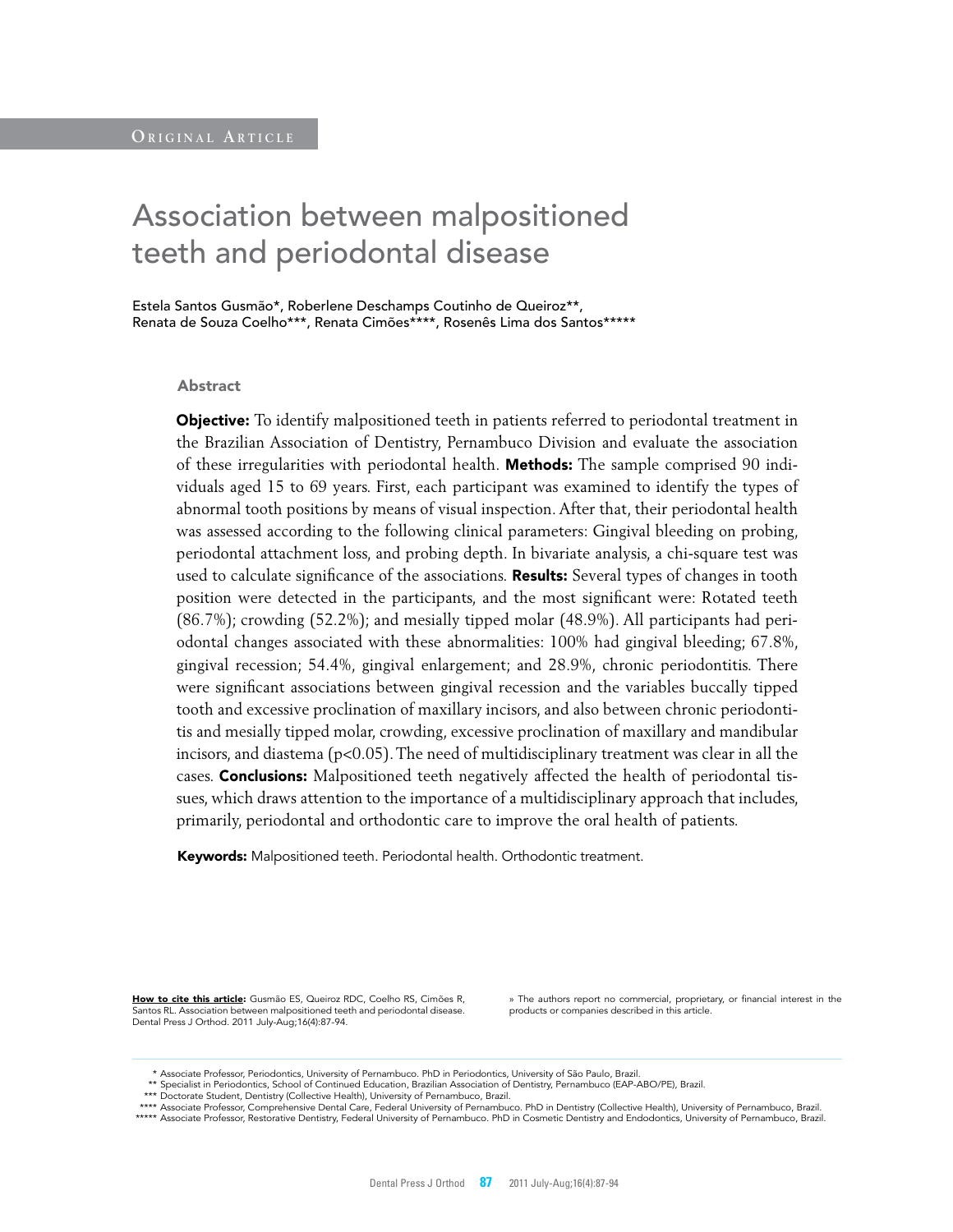# **INTRODUCTION**

The diagnostic combination of periodontics and orthodontics should be a usual practice in dental clinics, particularly among specialists. Early diagnoses of any type of abnormal tooth position provide information to direct treatment and, therefore, prevent periodontal diseases. Orthodontic treatments, as part of periodontal rehabilitation programs, may bring benefits, such as the improvement of access for dental hygiene, reestablishment of occlusal balance, and even adequate lip sealing. Orthodontics acts in the tooth repositioning and presents a close relationship with the periodontal tissues, both because its execution manner as for the results achieved, reducing the possibility of tooth loss and gingival infections caused by tooth malpositioning.

Of the several pathologies that affect the oral cavity, malocclusion is the third most important problem in the world population. Abnormal tooth positions may already be present in the deciduous dentition. Therefore, dental care professionals, such as pediatric dentists and orthodontists, should act preventively to ensure correct tooth positioning and to avoid or reduce malocclusion that may perpetuate in the mixed and permanent dentitions.3,5,6,12,13,18,25 This is clearly illustrated in Figure 1.

Malocclusion alone does not result in periodontal disease.1,2 Studies with children, adolescents and young adults evaluated the effects of several types of malocclusion, as well as of isolated malpositioned teeth, on clinically healthy periodontal tissues. Results showed that most individuals had deficient oral hygiene and consequent accumulation of bacterial plaque, which may cause, in some cases, gingival inflammation, the most common periodontal problem. However, other individuals may have no periodontal changes (Fig 2). Those studies also revealed the importance of oral hygiene instructions and referral to orthodontic treatment as preventive measures. When the periodontium has already been affected, its response is different and, in addition to the physiological response to the accumulation of bacterial plaque, each individual's genetic susceptibility may affect the chances of an increase in disease severity, which is always positive.<sup>1,2,7,9,14,21-24,26-29</sup>

All types of tooth malposition, such as diastemas, crowding, rotated teeth, incisor proclination and mandibular molar tipping, may result in early tooth loss due to the formation of periodontal pockets on the mesial surface of the tooth involved, because the bone crest tends to follow the cementoenamel junction.<sup>15</sup> When any type of malposition is diagnosed, teeth should be aligned to redirect occlusal forces that act along the tooth axis and are harmoniously distributed and to rule out occlusal trauma, which may affect periodontal health.15,20 According to Freitas et al,<sup>10</sup> mandibular second molar movement enables easier oral hygiene in the mesial re-



FIGURE 1 - Clinical aspect of malocclusion in mixed dentition, with emphasis on tooth 41 proclined and with gingival recession.



FIGURE 2 - Young adult patient with malpositioned teeth and gingival hyperplasia.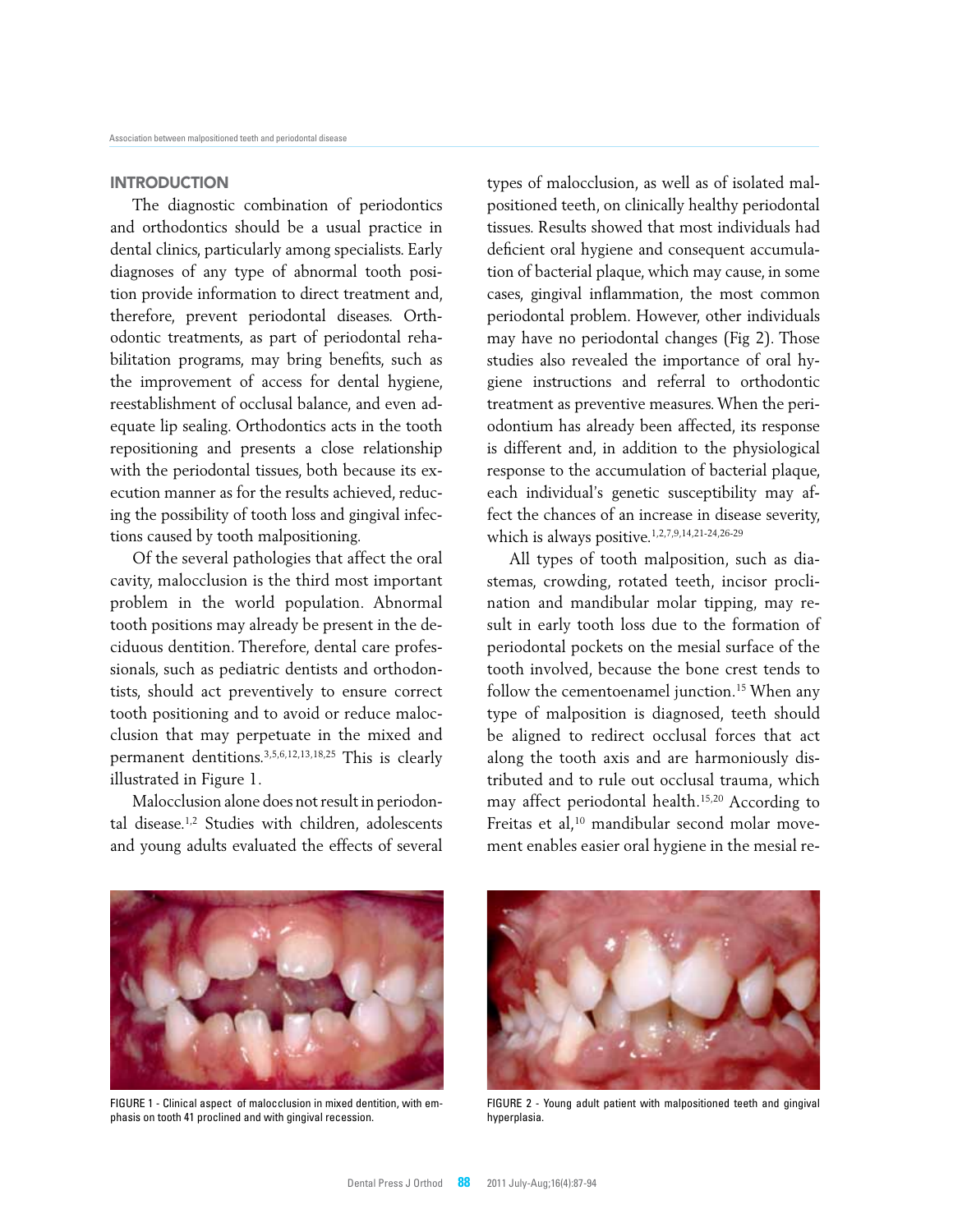gion of the tooth and eliminates the pathological periodontal environment, corrects the proximal bone defect, improves the crown/root ratio and prevents occlusal trauma. In the anterior teeth, excessive mandibular incisor proclination is a frequent cause of gingival recession.29

Because of scientific and technological advances in orthodontics, the use of appliances with accurate control of the forces applied and the improved preparation of dental care workers for the correction of anomalies in tooth position, orthodontic treatments are no longer exclusively prescribed for children and adolescents. Adult patients may undergo orthodontic treatment primarily due to esthetic considerations, although dental care workers may stress the functional results of this type of treatment. $4,9$  Moreover, patients with periodontal disease or treatment sequelae should also undergo orthodontic interventions. Several authors pointed out the importance of a multidisciplinary treatment approach, combining orthodontics, periodontics, restorative dentistry, prosthetic dentistry and implant dentistry, to respond to all patient needs.4,8,9,11,17,19

This study identified the types of tooth position anomalies in patients attended in an outpatient service and referred to periodontal treatment in the public healthcare system and investigated whether these anomalies were pathologically associated with periodontal health.

## **METHODS**

One hundred and fifty adult men and women took part in the sample selection process. They had all been referred to treatment in the outpatient service of the Specialization Course in Periodontics of the Brazilian Association of Dentistry, Pernambuco Division, by professionals in the public healthcare system of the city of Recife, Brazil. All patients received written and oral information about the objective of the study, and all signed an informed consent term prepared according to the guidelines established in Directive #196/96

of the Brazilian National Health Council. This study was approved by the Ethics Committee of University of Pernambuco under number 03/05, SISNEP 065782. Visual inspection excluded individuals that had no malpositioned teeth, had orthodontic appliances or any systemic disease, or were taking any type of medication, as well as smokers, ex-smokers and mouth breathers. After checking these criteria, a convenience sample of 90 patients, aged 15 to 69 years, was selected. A clinical form was used to record, for each patient, the type of tooth malposition. Immediately after that, a periodontal diagnosis was made using the index made up of results of gingival bleeding on probing (marginal), probing depth and, by means of visual inspection, presence or absence of attachment loss (gingival recession) according to the parameter of whether the cementoenamel junction was exposed.

All participants were examined by only one examiner previously trained and calibrated.

Data were analyzed according to univariate and bivariate analyses and described as absolute and percentage distributions of the variables in a nominal scale of descriptive statistical measures: minimum and maximum values, mean, standard deviation, and variation coefficient. A chi-square test was used for analyses and, when the conditions for its use were not met, the Fisher exact test was used. The level of significance was set at 5.0%.

### RESULTS

Age of the 90 patients ranged from 15 to 69 years, and mean age was 28.18 years; 60% were women.

Table 1 shows the results of type of tooth position anomalies found in the study sample. One single patient might have one or more teeth with position anomalies. The most prevalent anomalies affected patients with rotated teeth (86.7%), crowding (52%) and mesially tipped molar (48.9%)

The distribution of periodontal changes seen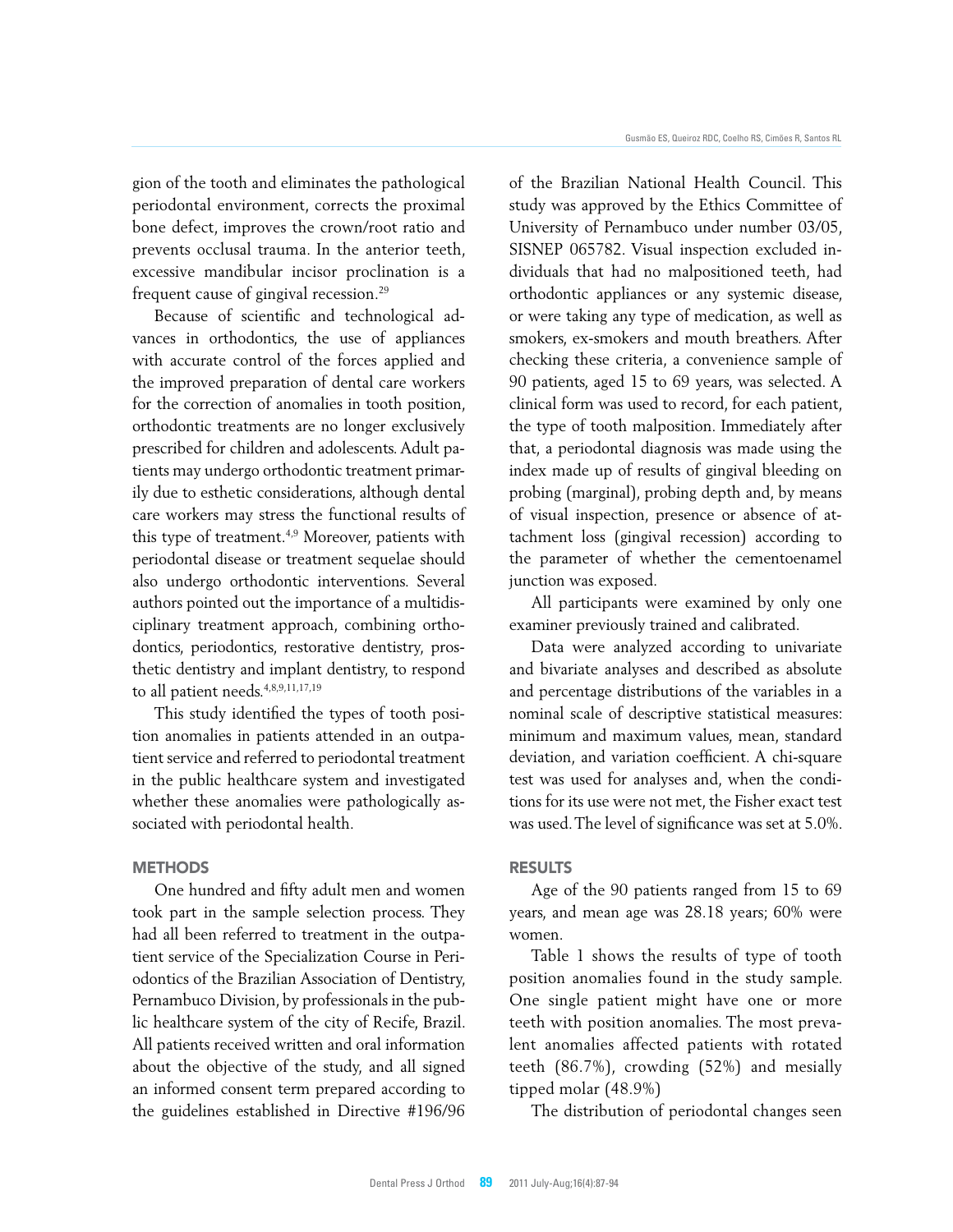in Table 2, in which one patient might have one or more periodontal problem, shows that 100% of the patients had chronic marginal gingivitis defined by gingival bleeding on probing (Figs 3A and 3B), 28.9% had chronic periodontitis at different degrees of severity, 67.8%, teeth with gingival recession, and 54.4%, areas of gingival enlargement.

Table 3 shows the results of the analysis of malpositioned teeth and their association with teeth with or without gingival recession. Of all types of abnormalities found in the study sample and listed in Table 1, only isolated buccally tipped teeth and excessive maxillary incisor proclination had a significant association with gingival recession ( $p<0.05$ ). These clinical findings can be seen in Figure 4.

The association between chronic periodontitis and tooth malposition is described in Table 4. The greatest percentage differences for patients with chronic periodontitis were found among those that had a buccally tipped molar, excessive proclination of maxillary incisors, excessive proclination of mandibular incisors, crowding, generalized spacing between teeth or diastemas, which confirms the significant association between these variables and chronic periodontitis  $(p<0.05)$  (Fig 5).

The analysis of need of periodontal treatment in the study sample revealed that 100% of the patients should undergo basic periodontal treatment (oral hygiene instructions, scaling and root planing),

| <b>Tooth position</b>                    | <b>Yes</b> | <b>No</b> | <b>Total</b> |
|------------------------------------------|------------|-----------|--------------|
| anomalies                                | $n$ (%)    | n (% )    | $n$ (%)      |
| <b>Mesially tipped molar</b>             | 44 (48.9)  | 46 (51.1) | 90(100.0)    |
| Isolated buccally tipped tooth           | 24(26.7)   | 66 (73.3) | 90 (100.0)   |
| Crowding                                 | 47 (52.2)  | 43 (47.8) | 90(100.0)    |
| <b>Maxillary incisor</b><br>proclination | 20(22.2)   | 70 (77.8) | 90 (100.0)   |
| Mandibular incisor<br>proclination       | 16 (17.8)  | 74 (82.2) | 90(100.0)    |
| Generalized spacing                      | 25(27.8)   | 67(72.2)  | 90 (100.0)   |
| Diastema                                 | 26 (28.9)  | 64(71.1)  | 90 (100.0)   |
| <b>Rotated teeth</b>                     | 78 (86.7)  | 12 (13.3) | 90 (100.0)   |

TABLE 1 - Distribution of types of tooth position anomalies.

TABLE 2 - Distribution of pathological periodontal changes.

| <b>Periodontal Changes</b>               | <b>Yes</b> | <b>No</b> | <b>Total</b> |           |
|------------------------------------------|------------|-----------|--------------|-----------|
|                                          | n (% )     | $n$ (%)   | $n$ (%)      |           |
| <b>Mesially tipped</b><br>molar          |            | 90(100.0) |              | 90(100.0) |
| Isolated buccally<br>tipped tooth        |            | 61(67.8)  | 29 (32.2)    | 90(100.0) |
| Crowding                                 |            | 49 (54.4) | 41 (45.6)    | 90(100.0) |
| <b>Maxillary incisor</b><br>proclination |            | 26 (28.9) | 64 (71.1)    | 90(100.0) |





FIGURE 3 - Malpositioned teeth, gingival inflammation and gingival bleeding after marginal probing.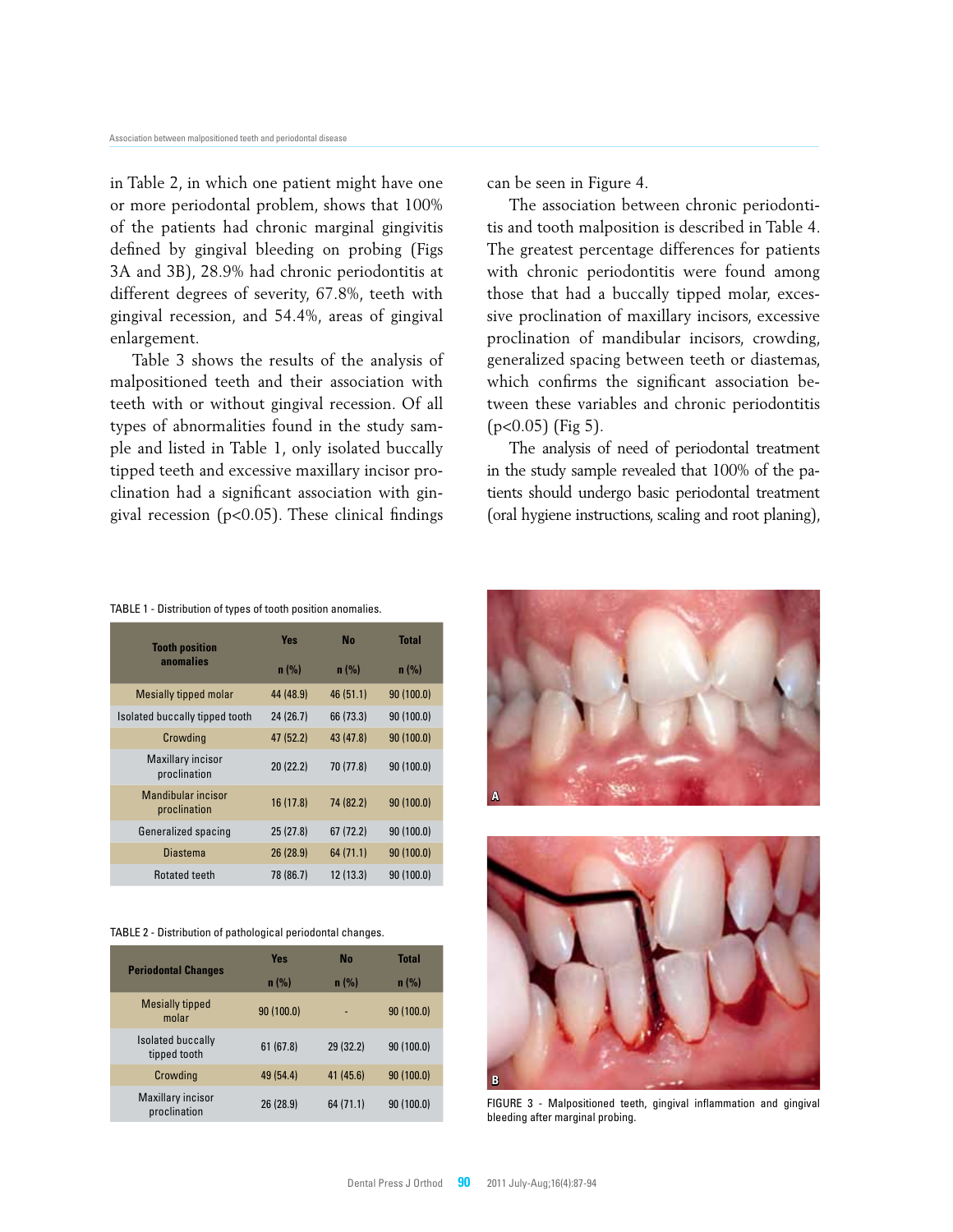| <b>Gingival recession</b>             |            |           |                     |                     |
|---------------------------------------|------------|-----------|---------------------|---------------------|
| <b>Periodontal</b><br>changes         | <b>Yes</b> | <b>No</b> | <b>Total</b>        | p                   |
|                                       | $n$ (%)    | $n$ (%)   | $n$ (%)             |                     |
| <b>Buccally tipped tooth</b>          |            |           |                     | $p^{(1)} = 0.0035*$ |
| <b>Yes</b>                            | 22(91.7)   | 2(8.3)    | 24 (100)            |                     |
| <b>No</b>                             | 39(59.1)   | 27(40.9)  | 66 (100)            |                     |
| Total                                 | 61(67.8)   | 29 (32.2) | 90 (100)            |                     |
| <b>Maxillary incisor proclination</b> |            |           | $p^{(1)} = 0.0159*$ |                     |
| Yes                                   | 18 (90.0)  | 2(10.0)   | 20 (100)            |                     |
| <b>No</b>                             | 43 (61.4)  | 27(38.6)  | 70 (100)            |                     |
| Total                                 | 61(67.8)   | 29 (32.2) | 90(100)             |                     |

tablE 3 - Percentage of patients with gingival recession according to types of tooth position anomalies that presented statistical significance.

(\*) – significant association at the level of 5.0%.

(1) – chi-square test.



FIGURE 4 - Proclined lower tooth and gingival recession in adult patient with gingivitis and periodontitis.

|                                        |            | <b>Chronic periodontitis</b> |              |                     |
|----------------------------------------|------------|------------------------------|--------------|---------------------|
| <b>Periodontal</b><br>changes          | <b>Yes</b> | <b>No</b>                    | <b>Total</b> | p                   |
|                                        | n(%)       | n(% )                        | n(% )        |                     |
| <b>Mesially tipped molar</b>           |            |                              |              | $p^{(1)} = 0.0139*$ |
| Yes                                    | 18 (40.9)  | 26 (59.1)                    | 44 (100)     |                     |
| <b>No</b>                              | 8(17.4)    | 38 (82.6)                    | 46 (100)     |                     |
| <b>Total</b>                           | 26 (28.9)  | 64 (71.1)                    | 90 (100)     |                     |
| <b>Maxillary incisor proclination</b>  |            |                              |              | $p^{(1)} = 0.0182*$ |
| Yes                                    | 10(50.0)   | 10 (50.0)                    | 20 (100)     |                     |
| <b>No</b>                              | 16 (22.9)  | 54 (77.1)                    | 70 (100)     |                     |
| Total                                  | 26 (28.9)  | 64 (71.1)                    | 90 (100)     |                     |
| <b>Crowding</b>                        |            |                              |              | $p^{(1)} = 0.0004*$ |
| Yes                                    | 6(12.8)    | 41 (87.2)                    | 47 (100)     |                     |
| <b>No</b>                              | 20(46.5)   | 23(53.5)                     | 43 (100)     |                     |
| Total                                  | 26 (28.9)  | 64 (71.1)                    | 90 (100)     |                     |
| <b>Mandibular incisor proclination</b> |            |                              |              | $p^{(1)} = 0.0022*$ |
| Yes                                    | 10(62.5)   | 6(37.5)                      | (100)        |                     |
| <b>No</b>                              | 16(21.6)   | 58 (78.4)                    | (100)        |                     |
| <b>Total</b>                           | 26 (28.9)  | 64 (71.1)                    | 90 (100)     |                     |
| <b>Spacing</b>                         |            |                              |              | $p^{(1)} = 0.0001*$ |
| Yes                                    | 17(68.0)   | 8(32.0)                      | (100)        |                     |
| <b>No</b>                              | 9(13.8)    | 56 (86.2)                    | (100)        |                     |
| Total                                  | 26 (28.9)  | 64 (71.1)                    | 90 (100)     |                     |
| <b>Diastema</b>                        |            |                              |              | $p^{(1)} = 0.0049*$ |
| Yes                                    | 13(50.0)   | 13(50.0)                     | (100)        |                     |
| <b>No</b>                              | 13 (20.3)  | 51 (79.7)                    | (100)        |                     |
| Total                                  | 26 (28.9)  | 64 (71.1)                    | 90 (100)     |                     |

 $(*)$  = significant association at the level of 5.0%.





FIGURE 5 - Malpositioned teeth in a patient with periodontitis.

tablE 5 - Percentage of patients that needed periodontal or orthodontic treatment.

|                                    | <b>Yes</b> | <b>No</b> | <b>Total</b> |
|------------------------------------|------------|-----------|--------------|
| <b>Treatment</b>                   | n(% )      | n (% )    | n(% )        |
| <b>Basic periodontal treatment</b> | 90 (100.0) |           | 90 (100.0)   |
| Periodontal surgery                | 40 (44.4)  | 50(55.4)  | 90 (100.0)   |
| Minor orthodontic<br>movement      | 60(66.7)   | 30(33.3)  | 90 (100.0)   |
| <b>Full orthodontic treatment</b>  | 30(33.3)   | 60 (66.7) | 90 (100.0)   |

tablE 4 - Percentage of patients with chronic periodontitis according to types of toot position anomalies.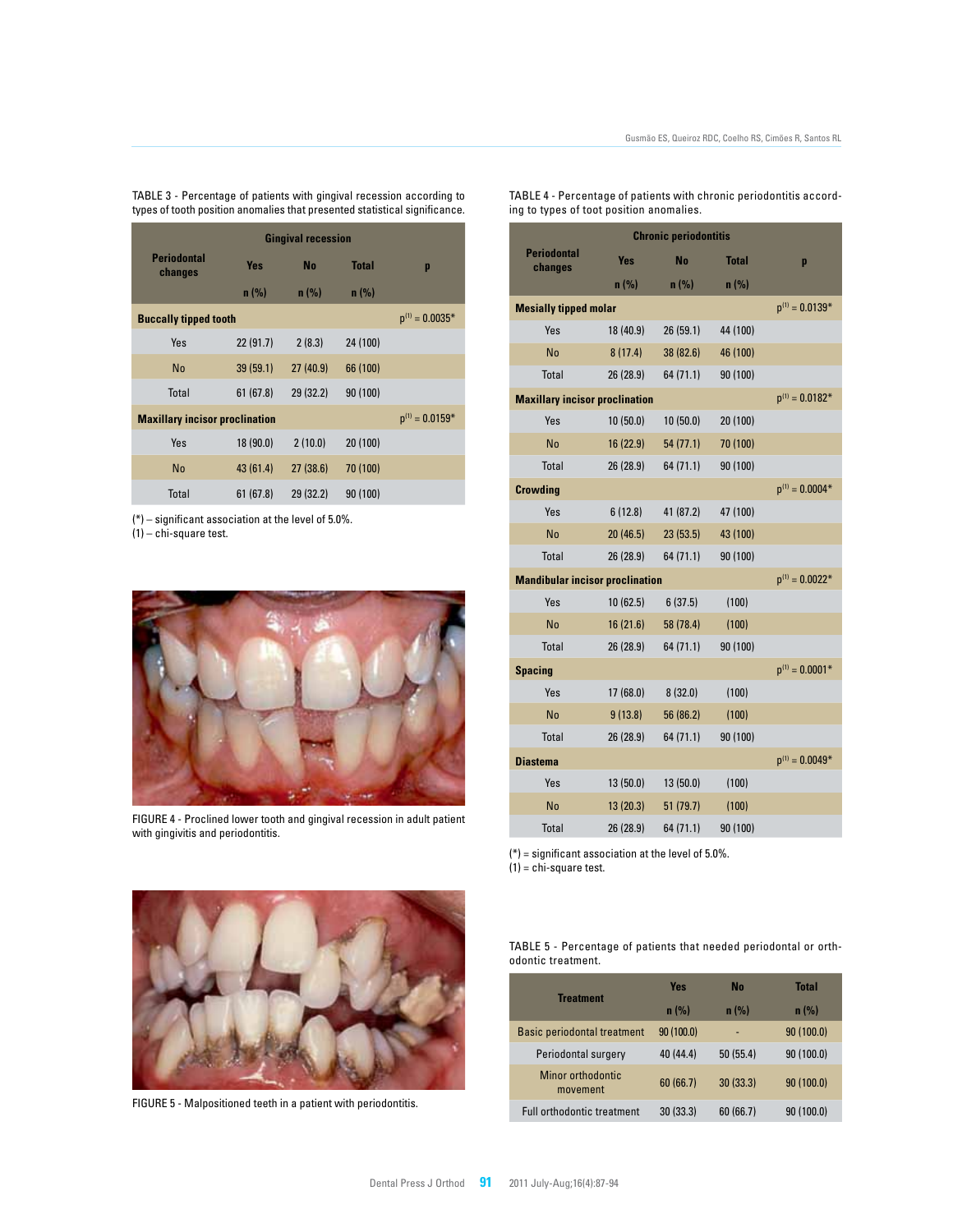whereas 44.4% should also undergo surgery after those procedures. The analysis of need of orthodontic treatment revealed that 66.7% of the patients needed minor movement of malpositioned teeth, and 33.3% should undergo complete orthodontic treatments.

### **DISCUSSION**

The results of this study confirmed that the diagnostic and therapeutic interrelation between orthodontics and periodontics is a consensus in the literature.7,8,10,13 Clinical periodontal health is essential for the success of any type of orthodontic treatment, in the same way that orthodontic correction should not result in damage to periodontal tissues. Therefore, dental care professionals should combine their efforts and act according to a predetermined treatment plan for each patient.

Few studies in the literature investigated the interrelation between irregular tooth positioning and malocclusion with periodontal health in groups of adult patients. Most studies focused on children and adolescents. Our study examined patients referred to periodontal treatment and evaluated malpositioned teeth and their possible effects on periodontal tissues. Data showed that there were pathological periodontal changes associated with orthodontic anomalies, which corroborates previous findings.1,2,7,8,14

Although the main etiological factor of periodontal disease is the bacterial plaque, other factors are usually associated and may lead to changes in host responses. Of these factors, malpositioned teeth are predisposing factors because oral hygiene becomes more difficult, bacterial plaque is retained and accumulates and, therefore, proliferates and leads to pathological periodontal changes. Our results contribute to the literature, as all patients that had malpositioned teeth also had some type of periodontal disease, such as chronic marginal gingivitis, gingival enlargement, gingival recession and chronic periodontitis in several degrees of severity. However, this predisposition does not invariably lead to the development of periodontal disease, particularly in cases when there is regular follow-up by a dentist that gives instructions to patients about the correct oral hygiene procedures for their current anatomic condition<sup>1,2,7,14,21-24,26</sup>.

Malocclusions, etiologically associated with several factors, such as poor tooth positioning, are sometimes detected in children and adolescents as a warning sign for early correction.17,22 Their prevalence is significant in the world population, regardless of the socioeconomic development of countries such as, for example, Brazil. It is classified as a public health problem, as clearly reported by Bello<sup>3</sup> in 2004. However, in routine clinical practice, tooth malpositioning is often overlooked at the phase of early detection of dental problems, and teeth keep this preexisting condition until adulthood. Data from other studies are in agreement with our findings, and patients invariably report that tooth malpositions never received attention from specialists. Therefore, dental care professionals should make therapeutic decisions as early as in the first visit of a child or adolescent.5,6,12,13,18,25,27

Occlusion trauma that results from tooth malpositioning in cases, for example, of excessive mandibular incisor proclination, is a destructive factor for the tissues that support the periodontium. In this study, it was significantly associated with gingival recession, a pathological condition found in a high percentage of patients in our sample, and as a co-destructive factor when associated with preexisting periodontal disease, leading to greater mobility of affected teeth, which was confirmed in the patients that had chronic periodontitis, and in agreement with findings described by Gutiérrez Izquierdo, Martínez Pérez<sup>14</sup> and Vanzin et al.29

Our study showed that all patients in the study sample needed basic or surgical periodontal treatment. It also demonstrated that a misaligned tooth in the dental arch may produce a disease or change the intensity of a previous disease, which may be the result of no specific dental care and poor instructions about controlled oral hygiene.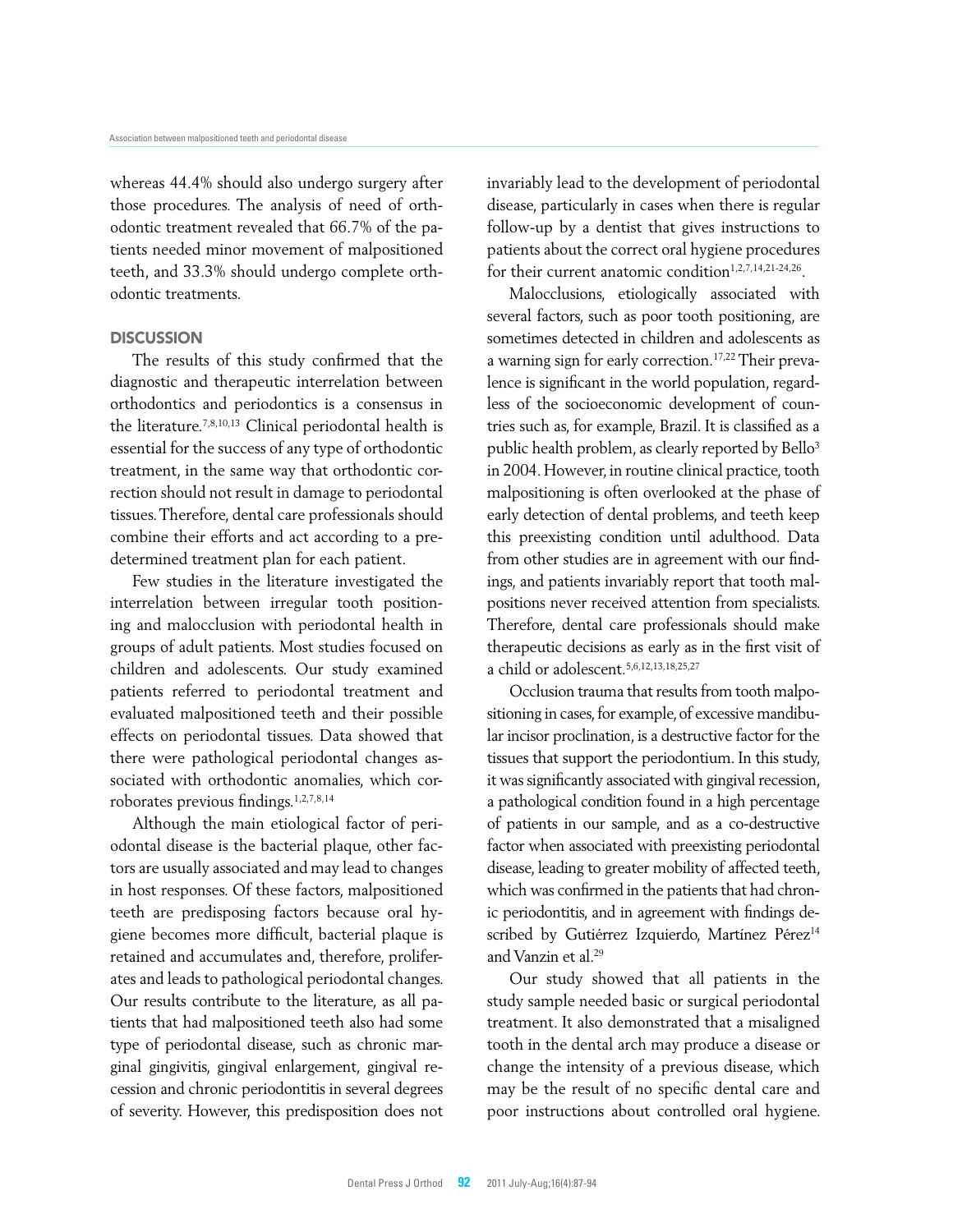Another remarkable finding was that all patients needed some type of orthodontic intervention, either some minor tooth alignment or full orthodontic treatment. Moreover, several patients also needed other types of dental procedures, which draws attention to the need of a multidisciplinary approach and corroborates findings reported in studies that focused on treatment combinations. Orthodontic follow-up should be prescribed to patients that have attachment loss due to disease severity and periodontal treatment.<sup>4,8,9,11,17,19</sup>

#### **CONCLUSIONS**

Various types of tooth position anomalies were found in this study sample, and they were significantly associated with periodontal changes, such as chronic marginal gingivitis, gingival enlargement, gingival recession and chronic periodontitis. Patients needed basic and surgical periodontal treatments, as well as orthodontic treatments. Therefore, the role of orthodontics and periodontics in the correction of tooth position should lead to improvements in oral health.

#### **REFERENCES**

- 1. Abu Alhaija ES, Al-Khateeb SN, Al-Nimri KS. Prevalence of malocclusion in 13-15 year-old North Jordanian school children. Community Dent Health. 2005;22(4):266-71.
- 2. Abu Alhaija ES, Al-Wahadni AM. Relationship between tooth irregularity and periodontal disease in children with regular dental visits. J Clin Pediatr Dent. 2006;30(4):296-8.
- 3. Bello FC. Maloclusão e o serviço público: um estudo em Belo Horizonte [monografia]. Belo Horizonte (MG): Universidade Federal de Minas Gerais; 2004.
- 4. Dvorkin C, Filipuzzi MA, Rizzo A. Ortodoncia en adultos. Criterios de tratamiento. Casos Clínicos. Rev Ateneo Argent Odontol. 1998;37(1):42-6.
- 5. Facal-García M, Suárez-Quintanilla D, De Nova-García J. Diastemas in primary dentition and their relationships to sex, age and dental occlusion. Eur J Paediatr Dent. 2002;3(2):85-90.
- 6. Farret MM, Jurach EM, Guimarães MB, Guimarães MB. Supervisão de espaço na dentição mista e sua correlação com o apinhamento dentário na região anterior do arco inferior: uma filosofia de tratamento. Ortodon Gaúch. 2005;9(1):5-12.
- 7. Feldens EG, Kramer PF, Feldens CA, Ferreira SH. Distribution of plaque and gingivitis and associated factors in 3- to 5-years-old Brazilian children. J Dent Child. 2006;73(1):4-10.
- 8. Feng X, Oba T, Oba Y, Moriyama K. An interdisciplinary approach for improved functional and esthetic results in a periodontally compromised adult patient. Angle Orthod. 2005;25(6):1061-70.
- 9. Fiedotín De Harfin J, Ureña A, Lapenta R, Alonso M. Lo real y lo ideal em el tratamiento estético de los diastemas anteriores. Ortodoncia. 2003;67(133):42-5.
- 10. Freitas JR, Ramalho SA, Vedovello Filho M, Vedovello SAS. Verticalização dos segundos molares inferiores. J Bras Ortodon Ortop Facial. 2001;6(36):449-56.
- 11. Fukunaga T, Kuroda S, Kurosaka H, Takano-Yamamoto T. Skeletal anchorage for orthodontic correction of maxillary protrusion with adult periodontitis. Angle Orthod. 2006;71(1):148-55.
- 12. Gábris K, Márton S, Madléne M. Prevalence of malocclusions in Hungarian adolescents. Eur J Orthod. 2006;28(5):467-70.